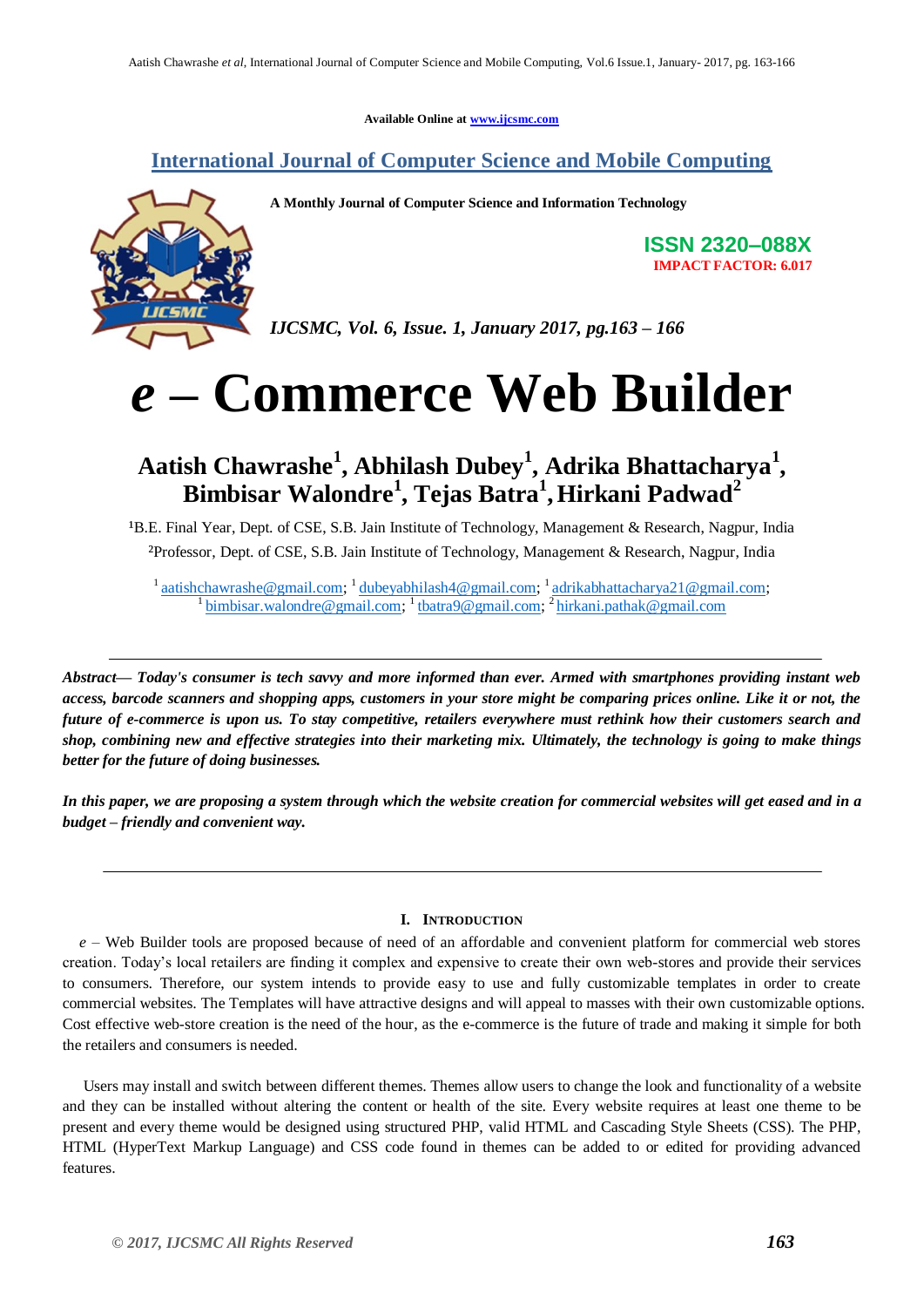Client first will have to choose the theme they like to create their website on which, and they can try their template from the catalogue. After trying the template, if they wish to continue, they will need to buy the templates. Payment gateways would also be provided to the clients for their online payment options. Clients will need to buy their own domain names for their webstores.

Hence the clients with not much knowledge of web development will also be able to create their web-stores with ease and make things simple for  $e$  – commerce.

#### **II. GOALS OR OBJECTIVES**

- To provide a platform for local retail stores to go online and provide their services
- Providing easy and fully customizable templates for website to clients
- To provide templates and other website creation tools at reasonable cost
- Exclusively for creation of commercial websites

#### **III.LITERATURE SURVEY**

- *1) Flipkart:* Flipkart is an e-commerce marketplace unicorn company currently working in India and managing a vast portfolio of products. With such vast variety of products, their catalogue management is good and capable of managing great traffic. Hence, we intend to create themes having excellent catalogue management.
- *2) Squarespace:* Squarespace is a SaaS-based content management system-integrated website builder, blogging platform and hosting service. The system allows individuals and businesses to create and maintain websites and blogs. The services are only available bundled; they are not available separately. Hosting by Squarespace is mandatory: individuals and businesses cannot host their own Squarespace sites.
- *3) Wix.com:* Wix.com is a cloud-based web development platform that allows users to create HTML5 web sites and mobile sites through the use of their online drag and drop tools. Users may add functionalities such as social plugins, e-commerce, contact forms, e-mail marketing, and community forums to their web sites using a variety of Wixdeveloped and third-party applications.
- *4) Wordpress Themes:* WordPress has a web template system using a template processor. WordPress users may install and switch between different themes. Themes allow users to change the look and functionality of a WordPress website and they can be installed without altering the content or health of the site. Every WordPress website requires at least one theme to be present and every theme should be designed using WordPress standards with structured PHP, valid HTML and Cascading Style Sheets (CSS).
- *5) Amazon.com:* Amazon allows users to submit reviews to the web page of each product. Reviewers must rate the product on a rating scale from one to five stars. Amazon provides a badging option for reviewers which indicate the real name of the reviewer (based on confirmation of a credit card account) or which indicate that the reviewer is one of the top reviewers by popularity. Customers may comment or vote on the reviews, indicating whether they found a review helpful to them. If a review is given enough "helpful" hits, it appears on the front page of the product*.*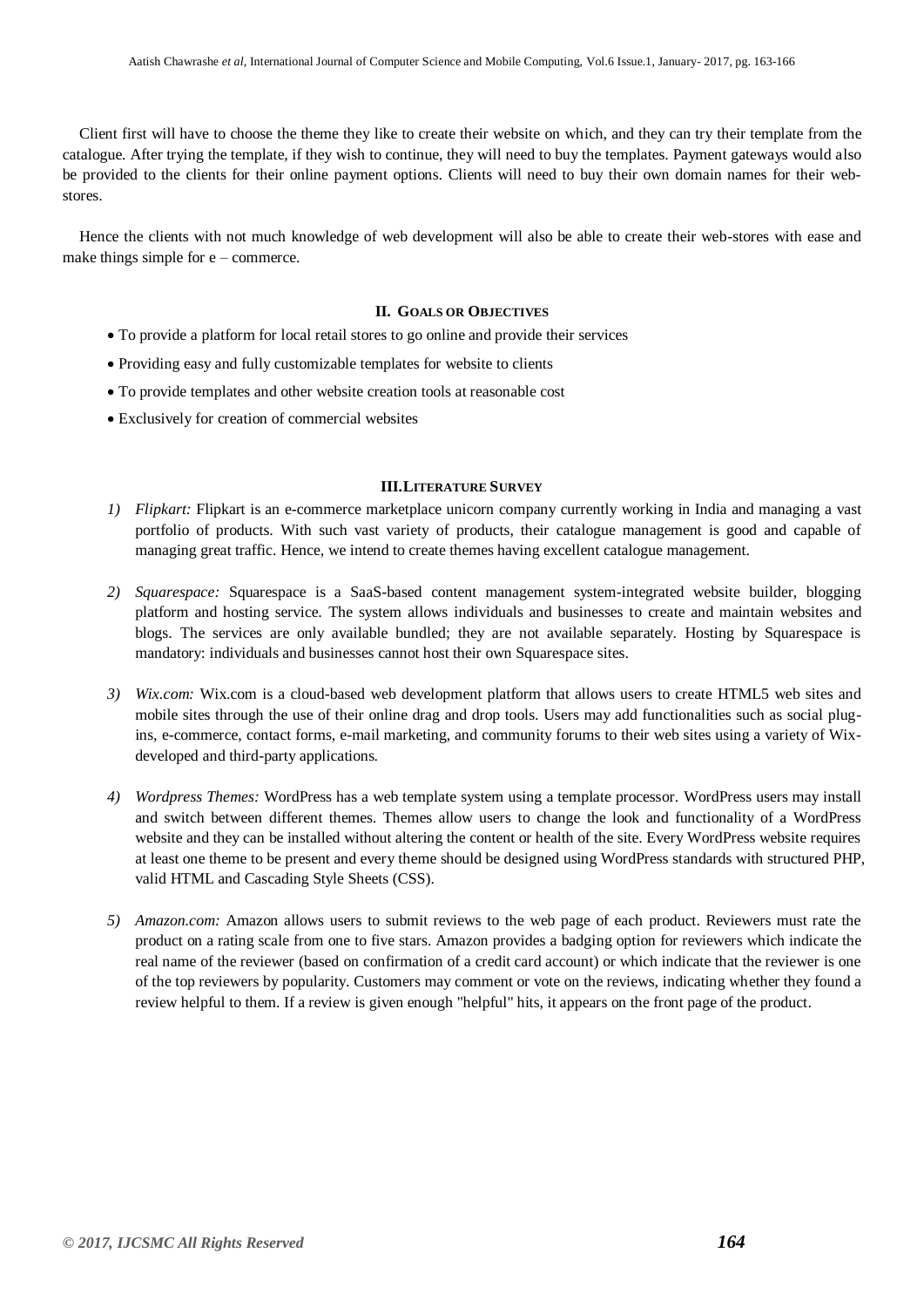#### **IV.SYSTEM DESIGN**

*A. Flow – Chart:* A flow-chart representing on how the things will work from different users point of view



Fig. 1, Flow- Chart of System

*B. Use-Case Diagram*: A use case diagram is representing of different users' interaction with the system. A use case diagram identifying the different types of users of a system and the different use cases and are accompanied by other types of diagrams as well*.*



Fig. 2, Use-Case Diagram of System